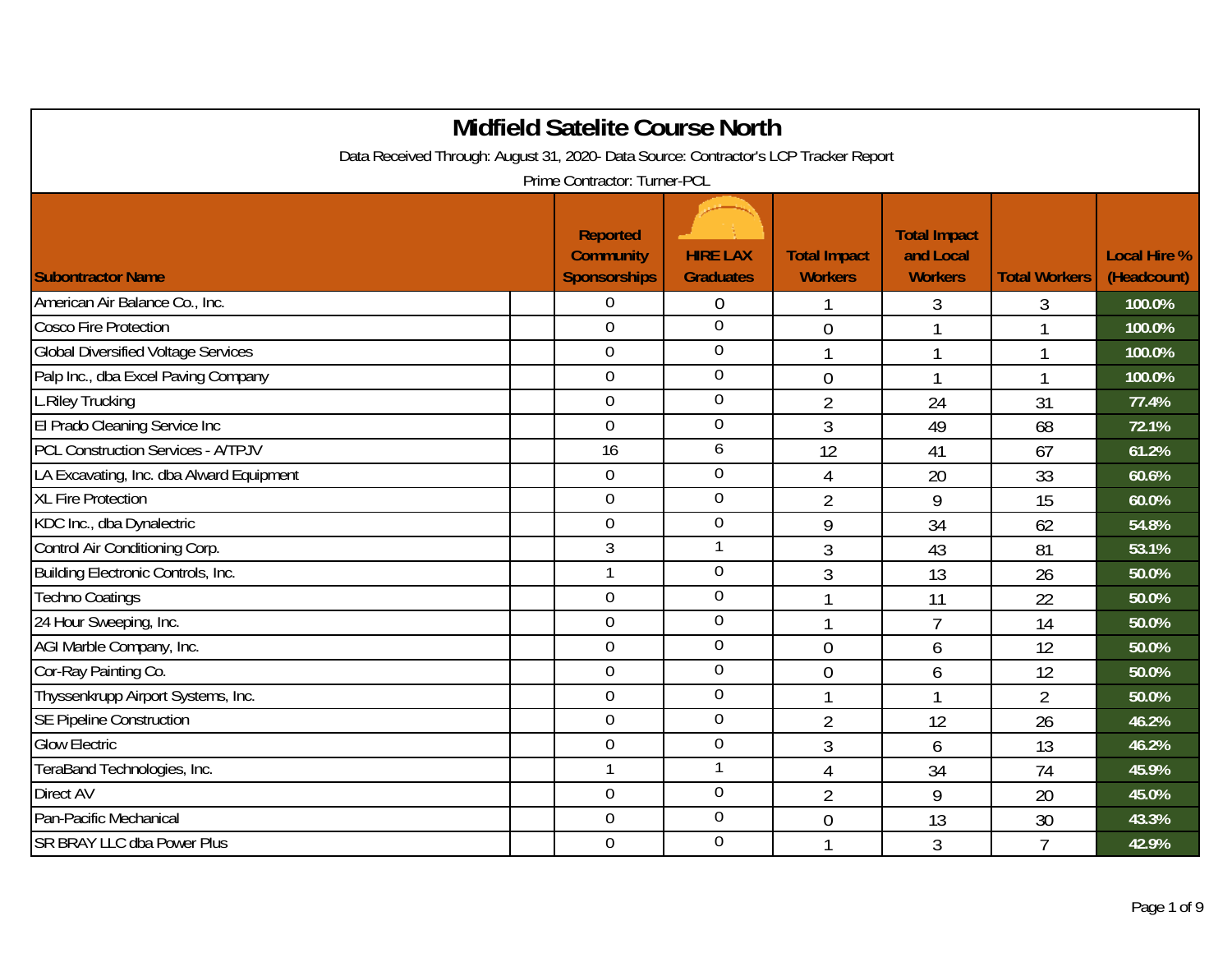| Data Received Through: August 31, 2020- Data Source: Contractor's LCP Tracker Report |                                                     | <b>Midfield Satelite Course North</b> |                                       |                                                    |                      |                                    |
|--------------------------------------------------------------------------------------|-----------------------------------------------------|---------------------------------------|---------------------------------------|----------------------------------------------------|----------------------|------------------------------------|
|                                                                                      | Prime Contractor: Turner-PCL                        |                                       |                                       |                                                    |                      |                                    |
| <b>Subontractor Name</b>                                                             | Reported<br><b>Community</b><br><b>Sponsorships</b> | <b>HIRE LAX</b><br><b>Graduates</b>   | <b>Total Impact</b><br><b>Workers</b> | <b>Total Impact</b><br>and Local<br><b>Workers</b> | <b>Total Workers</b> | <b>Local Hire %</b><br>(Headcount) |
| California Earth Transport, Inc.                                                     | $\overline{0}$                                      | $\overline{0}$                        | 19                                    | 84                                                 | 199                  | 42.2%                              |
| West Coast Firestopping, Inc.                                                        | $\mathbf 0$                                         | $\mathbf 0$                           | $\overline{2}$                        | 8                                                  | 19                   | 42.1%                              |
| GEC <sub>2</sub>                                                                     | $\overline{0}$                                      | $\mathbf 0$                           | 10                                    | 55                                                 | 131                  | 42.0%                              |
| Safe Scaffolding                                                                     | $\mathbf 0$                                         | $\overline{0}$                        | 5                                     | 15                                                 | 36                   | 41.7%                              |
| <b>Elite Terminal Services</b>                                                       | $\overline{0}$                                      | $\mathbf 0$                           | $\mathbf{1}$                          | 5                                                  | 12                   | 41.7%                              |
| <b>Comet Electric</b>                                                                | $\overline{0}$                                      | $\overline{0}$                        | $\mathbf{1}$                          | 21                                                 | 51                   | 41.2%                              |
| Diversified Production Services, Inc.                                                |                                                     |                                       | 5                                     | 16                                                 | 39                   | 41.0%                              |
| Steve Bubalo Construction Co.                                                        | $\overline{2}$                                      | $\mathbf 0$                           | $\overline{7}$                        | 18                                                 | 44                   | 40.9%                              |
| San-Mar Construction Co., Inc.                                                       | 3                                                   | $\overline{0}$                        | 5                                     | 39                                                 | 96                   | 40.6%                              |
| Conti Corporation                                                                    | $\overline{0}$                                      | $\boldsymbol{0}$                      | $\overline{0}$                        | 6                                                  | 15                   | 40.0%                              |
| Apex Cabling Inc                                                                     | $\mathbf 0$                                         | $\overline{0}$                        | $\mathbf{1}$                          | $\overline{2}$                                     | 5                    | 40.0%                              |
| Bielski Specialty Services, Inc.                                                     | $\overline{0}$                                      | $\mathbf 0$                           | $\mathbf 0$                           | 2                                                  | 5                    | 40.0%                              |
| Smoke Guard California Inc.                                                          | $\overline{0}$                                      | $\mathbf 0$                           |                                       | $\overline{2}$                                     | 5                    | 40.0%                              |
| R&R Masonry, Inc.                                                                    | $\overline{0}$                                      | $\mathbf 0$                           | $\overline{2}$                        | 13                                                 | 33                   | 39.4%                              |
| CSI Electrical Contractors, Inc.                                                     | $\mathbf 0$                                         | $\overline{0}$                        | $\overline{2}$                        | $\overline{7}$                                     | 18                   | 38.9%                              |
| Murrco Construction, Inc.                                                            | $\overline{2}$                                      | $\mathbf 0$                           | $\overline{4}$                        | 24                                                 | 62                   | 38.7%                              |
| RJ&J Construction, Inc.                                                              | $\overline{0}$                                      | $\overline{0}$                        | 4                                     | 12                                                 | 31                   | 38.7%                              |
| Infinity Drywall Contracting, Inc.                                                   |                                                     | $\mathbf{1}$                          | $\overline{0}$                        | 5                                                  | 13                   | 38.5%                              |
| Birdi & Associates, Inc.                                                             | $\overline{0}$                                      | $\overline{0}$                        | 3                                     | 13                                                 | 34                   | 38.2%                              |
| <b>Top End Constructors</b>                                                          | $\mathbf 0$                                         | $\overline{0}$                        | $\overline{0}$                        | 19                                                 | 50                   | 38.0%                              |
| Alert Insulation Co., Inc.                                                           | $\mathbf 0$                                         | $\overline{0}$                        | $\mathbf{1}$                          | 9                                                  | 24                   | 37.5%                              |
| Courtney Inc.                                                                        | $\mathbf 0$                                         | $\mathbf 0$                           | $\overline{0}$                        | 6                                                  | 16                   | 37.5%                              |
| <b>Taft Electric Company</b>                                                         | $\overline{0}$                                      | 0                                     | $\overline{7}$                        | 25                                                 | 67                   | 37.3%                              |
| Environmental Construction Group, Inc.                                               | $\overline{0}$                                      | $\mathbf 0$                           |                                       | 12                                                 | 33                   | 36.4%                              |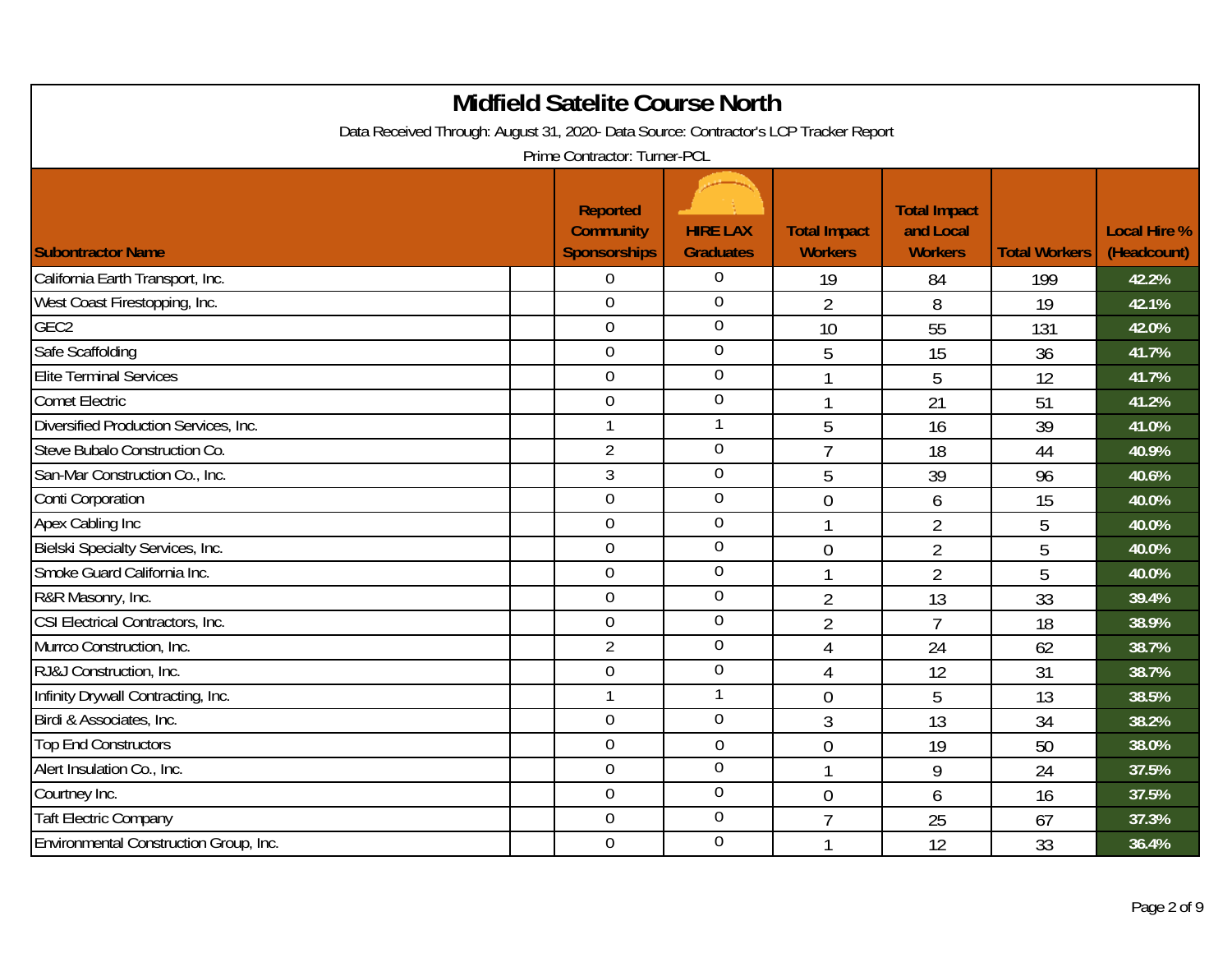| <b>Midfield Satelite Course North</b><br>Data Received Through: August 31, 2020- Data Source: Contractor's LCP Tracker Report<br>Prime Contractor: Turner-PCL |  |                                                            |                                     |                                       |                                                    |                      |                                    |  |  |
|---------------------------------------------------------------------------------------------------------------------------------------------------------------|--|------------------------------------------------------------|-------------------------------------|---------------------------------------|----------------------------------------------------|----------------------|------------------------------------|--|--|
| <b>Subontractor Name</b>                                                                                                                                      |  | <b>Reported</b><br><b>Community</b><br><b>Sponsorships</b> | <b>HIRE LAX</b><br><b>Graduates</b> | <b>Total Impact</b><br><b>Workers</b> | <b>Total Impact</b><br>and Local<br><b>Workers</b> | <b>Total Workers</b> | <b>Local Hire %</b><br>(Headcount) |  |  |
| Blue Iron Foundations & Shoring LLC                                                                                                                           |  | $\overline{0}$                                             | 0                                   | 2                                     | 4                                                  | 11                   | 36.4%                              |  |  |
| Crown Fence Co.                                                                                                                                               |  | $\overline{0}$                                             | $\mathbf 0$                         | $\mathbf{1}$                          | 18                                                 | 50                   | 36.0%                              |  |  |
| <b>Tahlequah Steel</b>                                                                                                                                        |  | $\overline{0}$                                             | $\overline{0}$                      | 5                                     | 18                                                 | 50                   | 36.0%                              |  |  |
| PCL Construction B- Tunnel/Concrete                                                                                                                           |  | $\mathbf 0$                                                | $\mathbf 0$                         | 5                                     | 11                                                 | 31                   | 35.5%                              |  |  |
| Borbon, Inc.                                                                                                                                                  |  | $\mathbf 0$                                                | $\mathbf 0$                         | 3                                     | 28                                                 | 79                   | 35.4%                              |  |  |
| Morrow Meadows Corporation                                                                                                                                    |  | $\overline{0}$                                             | $\overline{0}$                      | 3                                     | 23                                                 | 65                   | 35.4%                              |  |  |
| Martinez Steel Corporation                                                                                                                                    |  | $\overline{0}$                                             | $\mathbf 0$                         |                                       | 29                                                 | 82                   | 35.4%                              |  |  |
| South Coast Specialty Construction                                                                                                                            |  | $\mathbf{1}$                                               | $\mathbf{1}$                        | $\overline{0}$                        | 6                                                  | 17                   | 35.3%                              |  |  |
| Vellutini Corp dba Royal Electric Company                                                                                                                     |  | $\mathbf 0$                                                | $\overline{0}$                      | $\overline{2}$                        | 13                                                 | 37                   | 35.1%                              |  |  |
| Helix Electric, Inc.                                                                                                                                          |  |                                                            |                                     | 20                                    | 116                                                | 333                  | 34.8%                              |  |  |
| NorthStar Contracting Group, Inc.                                                                                                                             |  | $\overline{0}$                                             | $\mathbf 0$                         | $\overline{0}$                        | 12                                                 | 35                   | 34.3%                              |  |  |
| Saddleback Waterproofing                                                                                                                                      |  | $\mathbf 0$                                                | $\overline{0}$                      | $\overline{2}$                        | 12                                                 | 35                   | 34.3%                              |  |  |
| ISEC, Inc.                                                                                                                                                    |  |                                                            |                                     | 12                                    | 45                                                 | 132                  | 34.1%                              |  |  |
| <b>Granstrom Masonry Inc</b>                                                                                                                                  |  | $\mathbf 0$                                                | $\overline{0}$                      | $\overline{0}$                        | 8                                                  | 24                   | 33.3%                              |  |  |
| McDonough Construction Rentals, Inc.                                                                                                                          |  | $\overline{0}$                                             | $\mathbf 0$                         | 1                                     | 8                                                  | 24                   | 33.3%                              |  |  |
| Upland Contracting, Inc.                                                                                                                                      |  | $\overline{0}$                                             | $\boldsymbol{0}$                    | $\overline{0}$                        | $\overline{2}$                                     | 6                    | 33.3%                              |  |  |
| Valley Waterproofing, Inc.                                                                                                                                    |  | $\mathbf 0$                                                | $\overline{0}$                      | $\overline{0}$                        | 1                                                  | 3                    | 33.3%                              |  |  |
| Penhall Company                                                                                                                                               |  | $\overline{0}$                                             | $\overline{0}$                      | 3                                     | 29                                                 | 88                   | 33.0%                              |  |  |
| Muhlhauser Steel, Inc.                                                                                                                                        |  | $\overline{0}$                                             | $\mathbf 0$                         | 3                                     | 23                                                 | 70                   | 32.9%                              |  |  |
| <b>Concrete Coring Company</b>                                                                                                                                |  | $\theta$                                                   | 0                                   | 3                                     | 12                                                 | 37                   | 32.4%                              |  |  |
| <b>Granite Construction Company</b>                                                                                                                           |  | $\overline{4}$                                             | 1                                   | 28                                    | 124                                                | 387                  | 32.0%                              |  |  |
| Mike Zarp, Inc.                                                                                                                                               |  | $\mathbf 0$                                                | $\boldsymbol{0}$                    | 3                                     | 13                                                 | 41                   | 31.7%                              |  |  |
| Gonsalves & Santucci dba Conco                                                                                                                                |  | 3                                                          |                                     | 14                                    | 115                                                | 366                  | 31.4%                              |  |  |
| Zolnay Insulation, Inc.                                                                                                                                       |  | $\mathbf 0$                                                | $\mathbf 0$                         | $\overline{0}$                        | 10                                                 | 32                   | 31.3%                              |  |  |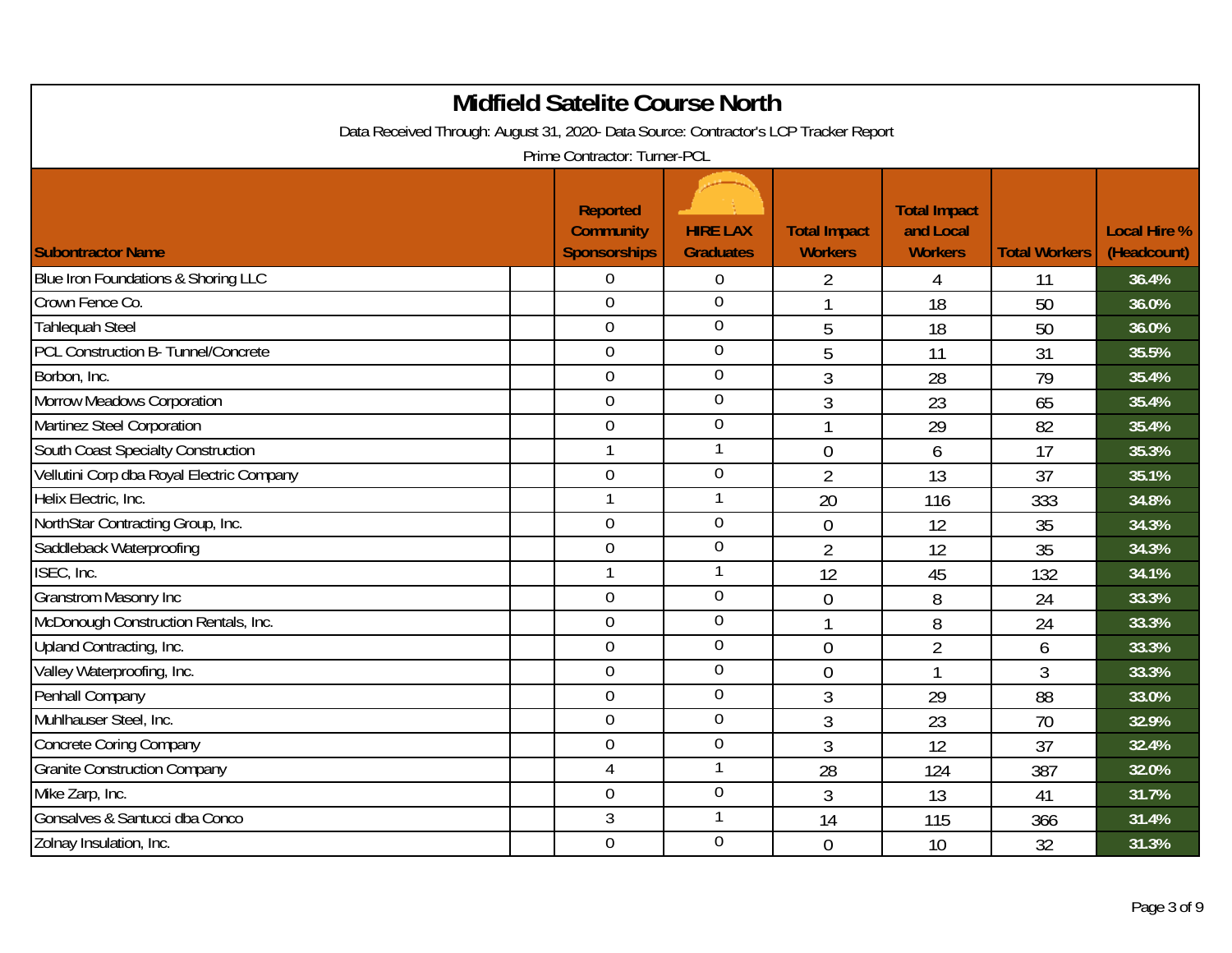| Data Received Through: August 31, 2020- Data Source: Contractor's LCP Tracker Report | <b>Midfield Satelite Course North</b>                      |                                     |                                       |                                                    |                      |                                    |
|--------------------------------------------------------------------------------------|------------------------------------------------------------|-------------------------------------|---------------------------------------|----------------------------------------------------|----------------------|------------------------------------|
|                                                                                      | Prime Contractor: Turner-PCL                               |                                     |                                       |                                                    |                      |                                    |
| <b>Subontractor Name</b>                                                             | <b>Reported</b><br><b>Community</b><br><b>Sponsorships</b> | <b>HIRE LAX</b><br><b>Graduates</b> | <b>Total Impact</b><br><b>Workers</b> | <b>Total Impact</b><br>and Local<br><b>Workers</b> | <b>Total Workers</b> | <b>Local Hire %</b><br>(Headcount) |
| Premier Tile & Marble                                                                | $\overline{0}$                                             | $\overline{0}$                      |                                       | 12                                                 | 39                   | 30.8%                              |
| Silverado Tile and Stone, Inc.                                                       | $\mathbf 0$                                                | $\overline{0}$                      | $\overline{0}$                        | 4                                                  | 13                   | 30.8%                              |
| Sign Age Identity Systems, Inc.                                                      | $\overline{0}$                                             | $\overline{0}$                      | $\overline{2}$                        | $\overline{7}$                                     | 23                   | 30.4%                              |
| Malcolm Drilling Co., Inc.                                                           | $\mathbf 0$                                                | $\mathbf 0$                         | 4                                     | 20                                                 | 66                   | 30.3%                              |
| Alameda Construction Services, Inc.                                                  | $\mathbf 0$                                                | $\mathbf 0$                         | 3                                     | 13                                                 | 43                   | 30.2%                              |
| <b>Gerdau Reinforcing Steel</b>                                                      | $\overline{4}$                                             | $\mathbf 0$                         | 9                                     | 52                                                 | 173                  | 30.1%                              |
| Anning-Johnson Company                                                               |                                                            | $\mathbf 0$                         | 5                                     | 16                                                 | 54                   | 29.6%                              |
| Best Contracting Services, Inc.                                                      | $\mathbf 0$                                                | $\mathbf 0$                         | 10                                    | 76                                                 | 257                  | 29.6%                              |
| Wolverine Fire Protection Co                                                         | $\overline{4}$                                             | $\overline{4}$                      | $\overline{7}$                        | 18                                                 | 61                   | 29.5%                              |
| McGuire Contracting, Inc.                                                            | $\overline{2}$                                             |                                     | $\overline{7}$                        | 66                                                 | 224                  | 29.5%                              |
| Southwest Steel of California, Inc.                                                  | $\mathbf 0$                                                | $\mathbf 0$                         | $\overline{3}$                        | 34                                                 | 116                  | 29.3%                              |
| Bagatelos Glass Systems, Inc.                                                        | 3                                                          | $\mathbf{1}$                        | 1                                     | 14                                                 | 48                   | 29.2%                              |
| Performance Contracting, Inc.                                                        | $\overline{0}$                                             | $\boldsymbol{0}$                    | 29                                    | 123                                                | 424                  | 29.0%                              |
| <b>Shoring Engineers</b>                                                             | $\overline{0}$                                             | $\overline{0}$                      | 5                                     | 42                                                 | 147                  | 28.6%                              |
| <b>NOR-CAL Pipeline Services</b>                                                     | $\mathbf 0$                                                | $\overline{0}$                      | $\overline{2}$                        | 20                                                 | 71                   | 28.2%                              |
| Cowelco                                                                              | $\mathbf{1}$                                               | $\mathbf 0$                         | $\overline{2}$                        | 9                                                  | 32                   | 28.1%                              |
| Griffith Company                                                                     | $\overline{2}$                                             | $\overline{0}$                      | 21                                    | 95                                                 | 339                  | 28.0%                              |
| Blois Construction, Inc.                                                             | $\overline{2}$                                             | 1                                   | 4                                     | 17                                                 | 62                   | 27.4%                              |
| Karcher Interiors Systems, Inc.                                                      | $\overline{2}$                                             | $\overline{2}$                      | -1                                    | 6                                                  | 22                   | 27.3%                              |
| Rosendin Electric Inc                                                                | $\mathbf 0$                                                | $\overline{0}$                      | -1                                    | 6                                                  | 22                   | 27.3%                              |
| Traffic Management, Inc.                                                             | $\mathbf 0$                                                | $\boldsymbol{0}$                    | $\overline{0}$                        | 6                                                  | 22                   | 27.3%                              |
| Bryton Engineering & Grading, Inc. dba Premiere                                      | $\mathbf 0$                                                | $\boldsymbol{0}$                    | 1                                     | 10                                                 | 37                   | 27.0%                              |
| Signature Flooring, Inc.                                                             | $\overline{0}$                                             | $\mathbf 0$                         |                                       | 14                                                 | 52                   | 26.9%                              |
| Coast Insulation Contractor, Inc. dba Coast Building Products                        | $\mathbf 0$                                                | $\mathbf 0$                         | $\overline{0}$                        | 6                                                  | 23                   | 26.1%                              |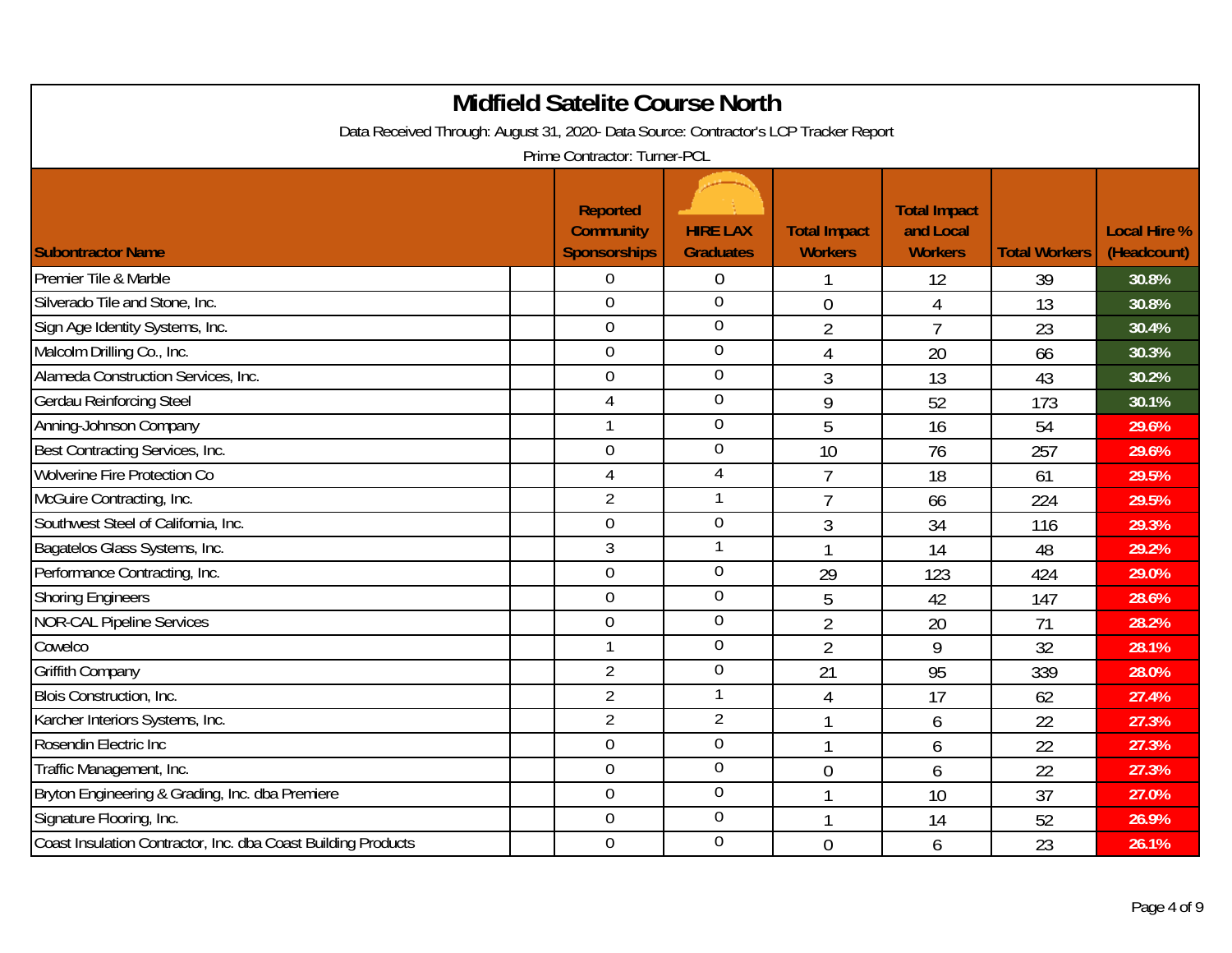| Data Received Through: August 31, 2020- Data Source: Contractor's LCP Tracker Report | <b>Midfield Satelite Course North</b>                      |                                     |                                       |                                                    |                      |                                    |
|--------------------------------------------------------------------------------------|------------------------------------------------------------|-------------------------------------|---------------------------------------|----------------------------------------------------|----------------------|------------------------------------|
|                                                                                      | Prime Contractor: Turner-PCL                               |                                     |                                       |                                                    |                      |                                    |
| <b>Subontractor Name</b>                                                             | <b>Reported</b><br><b>Community</b><br><b>Sponsorships</b> | <b>HIRE LAX</b><br><b>Graduates</b> | <b>Total Impact</b><br><b>Workers</b> | <b>Total Impact</b><br>and Local<br><b>Workers</b> | <b>Total Workers</b> | <b>Local Hire %</b><br>(Headcount) |
| Otis Elevator Company                                                                | $\mathbf 0$                                                | $\overline{0}$                      | 4                                     | 32                                                 | 128                  | 25.0%                              |
| <b>Brady Company</b>                                                                 | $\mathbf 0$                                                | $\overline{0}$                      | $\overline{2}$                        | 10                                                 | 40                   | 25.0%                              |
| Sterndahl Enterprises, Inc.                                                          | 0                                                          | $\overline{0}$                      | $\overline{2}$                        | 10                                                 | 40                   | 25.0%                              |
| LNA Concrete Structures, Inc.                                                        | $\mathbf 0$                                                | $\mathbf 0$                         | $\mathfrak{Z}$                        | 8                                                  | 32                   | 25.0%                              |
| Merli Concrete Pumping                                                               | $\overline{0}$                                             | $\mathbf 0$                         | $\overline{0}$                        | 5                                                  | 20                   | 25.0%                              |
| <b>Farwest Insulation Contracting</b>                                                | $\overline{0}$                                             | $\mathbf 0$                         | $\overline{2}$                        | 3                                                  | 12                   | 25.0%                              |
| Machado & Sons Construction, Inc.                                                    | 0                                                          | $\mathbf 0$                         | 1                                     | $\overline{2}$                                     | 8                    | 25.0%                              |
| <b>PG Cutting Services</b>                                                           | $\mathbf{1}$                                               | $\mathbf 0$                         | $\overline{0}$                        | $\overline{2}$                                     | 8                    | 25.0%                              |
| W.A. Rasic Construction Company, Inc.                                                | $\overline{0}$                                             | $\overline{0}$                      | $\overline{0}$                        | $\overline{2}$                                     | 8                    | 25.0%                              |
| Zefiro Corporation                                                                   | $\overline{0}$                                             | $\boldsymbol{0}$                    | $\overline{0}$                        | $\overline{2}$                                     | 8                    | 25.0%                              |
| A Power Sweeping, Inc.                                                               | $\mathbf 0$                                                | $\overline{0}$                      | $\overline{0}$                        | $\overline{1}$                                     | $\overline{4}$       | 25.0%                              |
| Kellar Sweeping, Inc.                                                                | 0                                                          | $\overline{0}$                      | $\mathbf 0$                           | $\mathbf{1}$                                       | $\overline{4}$       | 25.0%                              |
| Northwest Excavating, Inc.                                                           | $\overline{0}$                                             | $\boldsymbol{0}$                    | $\overline{0}$                        | 1                                                  | $\overline{4}$       | 25.0%                              |
| Throop Lightweight Fill, Inc.                                                        | $\overline{0}$                                             | $\overline{0}$                      | $\overline{0}$                        | $\mathbf{1}$                                       | $\overline{4}$       | 25.0%                              |
| Limbach Company LC                                                                   | $\mathbf 0$                                                | $\overline{0}$                      | 6                                     | 44                                                 | 179                  | 24.6%                              |
| Corradini Corp                                                                       | $\overline{0}$                                             | $\overline{0}$                      | $\mathbf{1}$                          | $\overline{7}$                                     | 29                   | 24.1%                              |
| Commercial Scaffolding of CA, Inc.                                                   | $\overline{0}$                                             | $\overline{0}$                      | $\overline{0}$                        | $\overline{7}$                                     | 30                   | 23.3%                              |
| Allied Steel Co., Inc.                                                               | $\mathbf{1}$                                               |                                     | $\overline{4}$                        | 20                                                 | 87                   | 23.0%                              |
| <b>Schuff Steel</b>                                                                  | 4                                                          |                                     | 9                                     | 46                                                 | 204                  | 22.5%                              |
| <b>Applied Engineering Concepts</b>                                                  | $\mathbf 0$                                                | $\boldsymbol{0}$                    | $\overline{0}$                        | $\overline{2}$                                     | 9                    | 22.2%                              |
| <b>JLS Concrete Pumping</b>                                                          | $\overline{0}$                                             | $\boldsymbol{0}$                    | $\overline{0}$                        | $\overline{2}$                                     | 9                    | 22.2%                              |
| <b>Clevland Marble LP</b>                                                            | $\mathbf 0$                                                | $\boldsymbol{0}$                    | $\overline{0}$                        | $\overline{7}$                                     | 32                   | 21.9%                              |
| Karcher Insulation, Inc.                                                             | 0                                                          | $\mathbf 0$                         |                                       | 3                                                  | 14                   | 21.4%                              |
| Conco Pumping, Inc.                                                                  | 1                                                          | $\mathbf 0$                         | 1                                     | $\overline{7}$                                     | 34                   | 20.6%                              |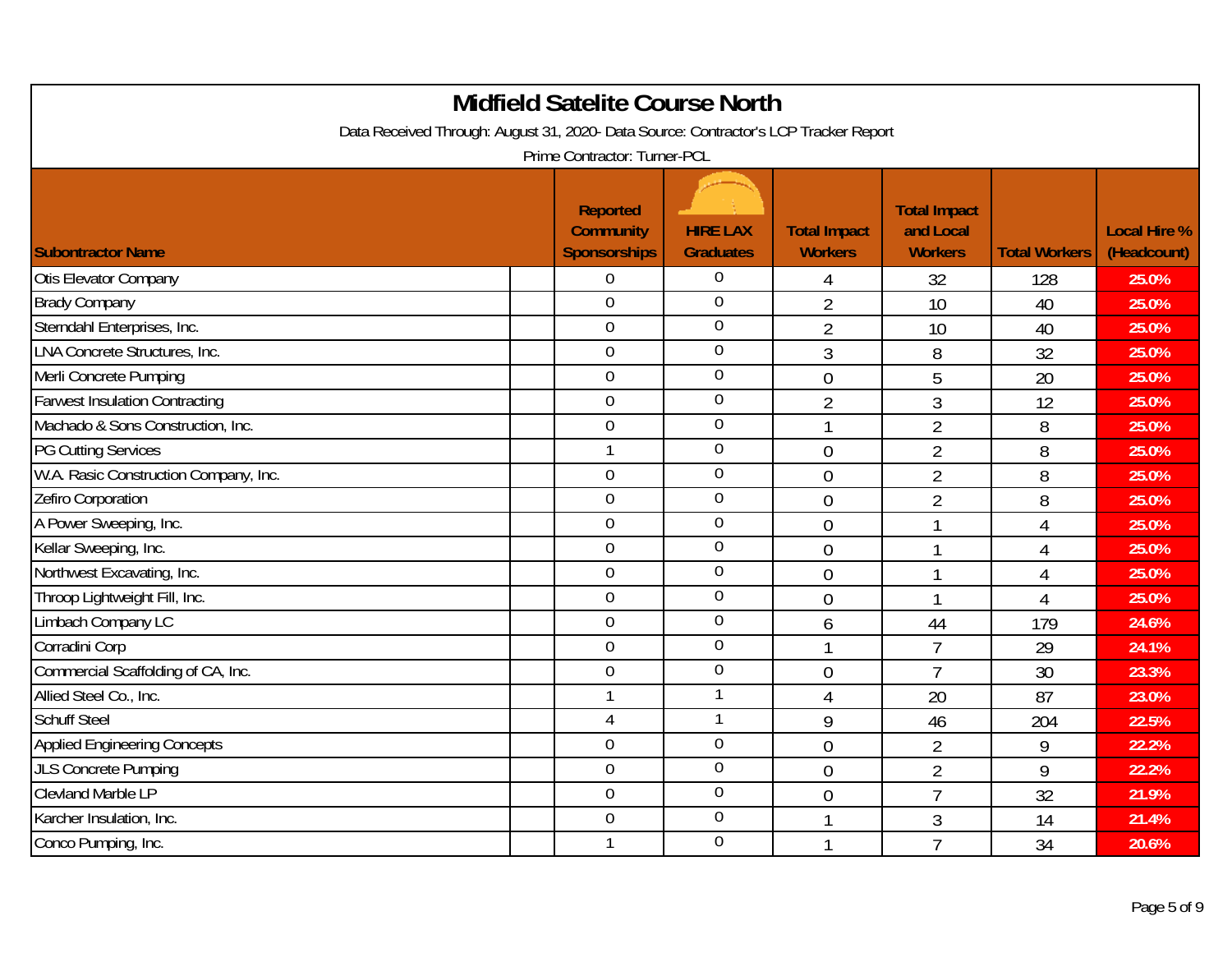| Data Received Through: August 31, 2020- Data Source: Contractor's LCP Tracker Report |                                                     | <b>Midfield Satelite Course North</b> |                                       |                                                    |                      |                                    |
|--------------------------------------------------------------------------------------|-----------------------------------------------------|---------------------------------------|---------------------------------------|----------------------------------------------------|----------------------|------------------------------------|
|                                                                                      | Prime Contractor: Turner-PCL                        |                                       |                                       |                                                    |                      |                                    |
| <b>Subontractor Name</b>                                                             | Reported<br><b>Community</b><br><b>Sponsorships</b> | <b>HIRE LAX</b><br><b>Graduates</b>   | <b>Total Impact</b><br><b>Workers</b> | <b>Total Impact</b><br>and Local<br><b>Workers</b> | <b>Total Workers</b> | <b>Local Hire %</b><br>(Headcount) |
| Air Conditioning Control Systems, Inc.                                               | $\overline{0}$                                      | $\overline{0}$                        | 0                                     |                                                    | 5                    | 20.0%                              |
| Bill Carr Surveys, Inc.                                                              | $\overline{0}$                                      | $\mathbf 0$                           | $\overline{0}$                        | 1                                                  | 5                    | 20.0%                              |
| TechCorr USA Management, LLC                                                         | $\overline{0}$                                      | $\mathbf 0$                           | $\overline{0}$                        | 1                                                  | 5                    | 20.0%                              |
| <b>Austin Enterprise</b>                                                             | $\mathbf 0$                                         | $\mathbf 0$                           | $\overline{0}$                        | 12                                                 | 61                   | 19.7%                              |
| GeoDesign, Inc.                                                                      | $\mathbf 0$                                         | $\overline{0}$                        | $\overline{2}$                        | $\mathfrak{Z}$                                     | 16                   | 18.8%                              |
| Crown Corr, Inc.                                                                     | $\mathbf 0$                                         | $\overline{0}$                        | $\overline{2}$                        | 8                                                  | 43                   | 18.6%                              |
| Orange County Plastering Company                                                     | $\mathbf{1}$                                        |                                       | 5                                     | 12                                                 | 67                   | 17.9%                              |
| Bigge Crane and Rigging Co.                                                          | $\mathbf 0$                                         | $\mathbf 0$                           | $\overline{2}$                        | 3                                                  | 17                   | 17.6%                              |
| <b>Connor Concrete Cutting and Coring</b>                                            | $\mathbf 0$                                         | $\mathbf 0$                           | 1                                     | 3                                                  | 17                   | 17.6%                              |
| Pacific Waterproofing & Restoration                                                  | $\overline{0}$                                      | $\mathbf 0$                           | $\overline{0}$                        | 3                                                  | 17                   | 17.6%                              |
| Vertical Access, Inc.                                                                | $\mathbf 0$                                         | $\mathbf 0$                           | 1                                     | 10                                                 | 59                   | 16.9%                              |
| Service West                                                                         | $\overline{0}$                                      | $\mathbf 0$                           | 1                                     | 2                                                  | 12                   | 16.7%                              |
| KM3N-B dba Terra-Petra                                                               | $\overline{0}$                                      | $\mathbf 0$                           | $\overline{0}$                        |                                                    | 6                    | 16.7%                              |
| Nold's Equipment                                                                     | $\mathbf 0$                                         | $\overline{0}$                        | $\mathbf{1}$                          | 1                                                  | 6                    | 16.7%                              |
| Siemens Industry Inc                                                                 | $\overline{0}$                                      | $\mathbf 0$                           | $\overline{0}$                        |                                                    | 6                    | 16.7%                              |
| Travertine, Inc.                                                                     | $\overline{0}$                                      | $\boldsymbol{0}$                      | $\overline{0}$                        |                                                    | 6                    | 16.7%                              |
| Won-Door Corporation                                                                 | $\mathbf 0$                                         | $\overline{0}$                        | $\overline{0}$                        | 1                                                  | 6                    | 16.7%                              |
| RMA Group, Inc.                                                                      | $\overline{0}$                                      | $\overline{0}$                        | $\mathbf{1}$                          | 6                                                  | 37                   | 16.2%                              |
| Martin Bros./Marcowall, Inc.                                                         | $\overline{0}$                                      | $\overline{0}$                        | 1                                     | 3                                                  | 20                   | 15.0%                              |
| Sequoia Consultants Inc                                                              | $\overline{0}$                                      | $\overline{0}$                        | $\overline{0}$                        | 4                                                  | 27                   | 14.8%                              |
| Rouch Rebar, Inc.                                                                    | $\mathbf 0$                                         | $\boldsymbol{0}$                      | $\overline{0}$                        | 1                                                  | $\overline{7}$       | 14.3%                              |
| RR Leonard Company                                                                   | $\mathbf 0$                                         | $\boldsymbol{0}$                      | $\overline{0}$                        | $\mathbf{1}$                                       | $\overline{7}$       | 14.3%                              |
| Murray Company                                                                       | $\overline{0}$                                      | $\mathbf 0$                           | 1                                     | 12                                                 | 95                   | 12.6%                              |
| RJ Lalonde, Inc.                                                                     | $\mathbf 0$                                         | $\mathbf 0$                           | $\overline{2}$                        | $\overline{2}$                                     | 16                   | 12.5%                              |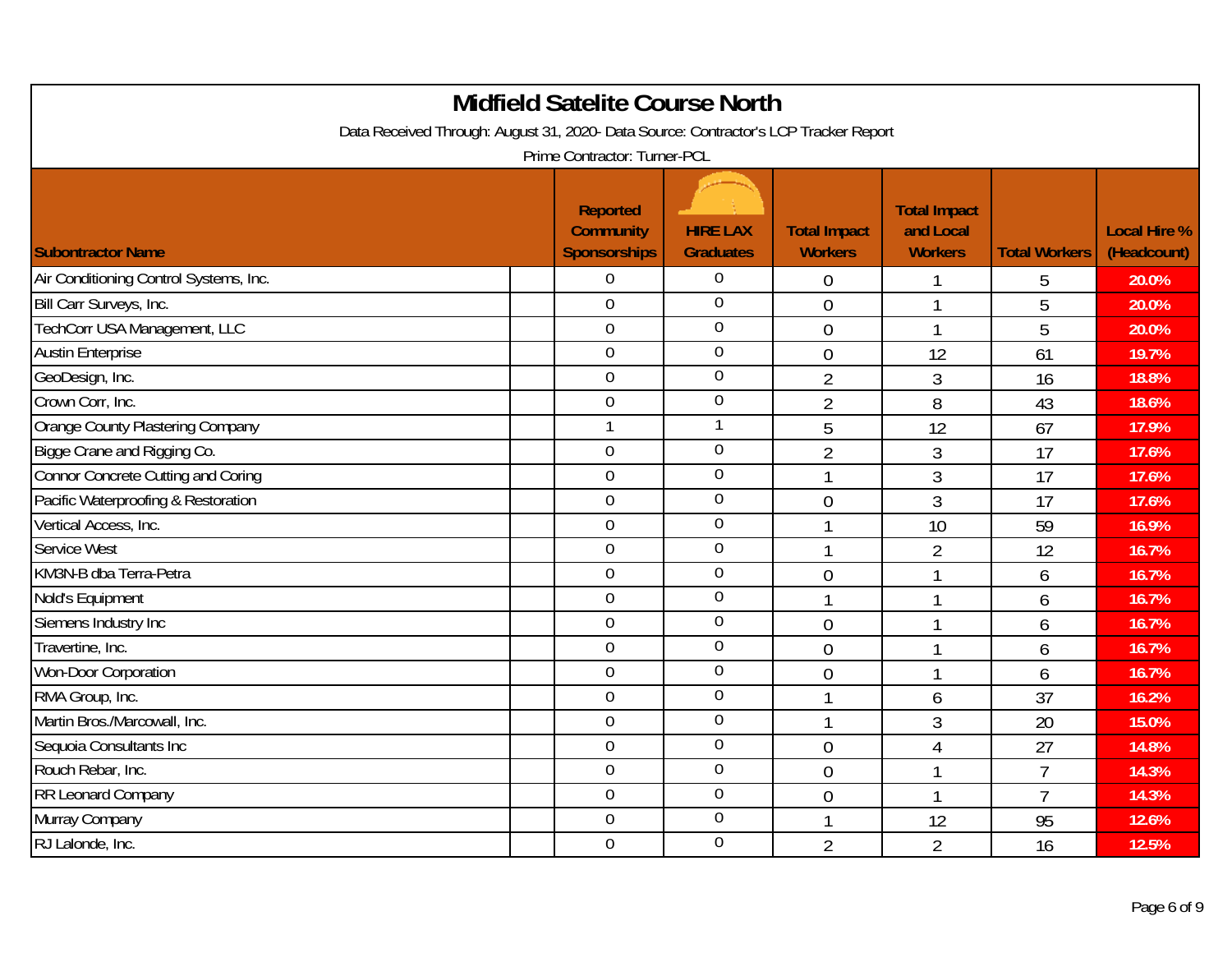| Data Received Through: August 31, 2020- Data Source: Contractor's LCP Tracker Report | <b>Midfield Satelite Course North</b>                      |                                     |                                       |                                                    |                      |                                    |
|--------------------------------------------------------------------------------------|------------------------------------------------------------|-------------------------------------|---------------------------------------|----------------------------------------------------|----------------------|------------------------------------|
|                                                                                      | Prime Contractor: Turner-PCL                               |                                     |                                       |                                                    |                      |                                    |
| <b>Subontractor Name</b>                                                             | <b>Reported</b><br><b>Community</b><br><b>Sponsorships</b> | <b>HIRE LAX</b><br><b>Graduates</b> | <b>Total Impact</b><br><b>Workers</b> | <b>Total Impact</b><br>and Local<br><b>Workers</b> | <b>Total Workers</b> | <b>Local Hire %</b><br>(Headcount) |
| Ampco North, Inc.                                                                    | $\overline{0}$                                             | $\overline{0}$                      | $\theta$                              |                                                    | 8                    | 12.5%                              |
| Martin Integrated                                                                    | $\mathbf 0$                                                | $\overline{0}$                      | $\overline{0}$                        | 6                                                  | 50                   | 12.0%                              |
| United Riggers & Erectors, Inc.                                                      | $\overline{0}$                                             | $\overline{0}$                      | $\overline{0}$                        | $\overline{4}$                                     | 34                   | 11.8%                              |
| Pfeiler & Associates Engineers, Inc.                                                 | $\mathbf 0$                                                | $\mathbf 0$                         | $\overline{0}$                        | $\overline{2}$                                     | 17                   | 11.8%                              |
| Power One LLC                                                                        | $\mathbf 0$                                                | $\mathbf 0$                         | $\mathbf{1}$                          | $\mathbf{1}$                                       | 10                   | 10.0%                              |
| <b>Integrity Rebar Placers</b>                                                       | $\mathbf 0$                                                | $\overline{0}$                      | $\overline{0}$                        | $\overline{2}$                                     | 21                   | 9.5%                               |
| <b>Badger Daylighting</b>                                                            | $\overline{0}$                                             | $\mathbf 0$                         | $\overline{0}$                        | 3                                                  | 33                   | 9.1%                               |
| J.R. Construction                                                                    | $\mathbf 0$                                                | $\overline{0}$                      | $\overline{0}$                        | $\mathbf{1}$                                       | 11                   | 9.1%                               |
| <b>Bragg Crane Service</b>                                                           | $\overline{0}$                                             | $\overline{0}$                      | $\overline{2}$                        | 9                                                  | 105                  | 8.6%                               |
| Doty Bros. Construction Co.                                                          | $\mathbf 0$                                                | $\boldsymbol{0}$                    | 1                                     |                                                    | 12                   | 8.3%                               |
| G and S Mechanical USA, Inc.                                                         | $\mathbf 0$                                                | $\overline{0}$                      | $\overline{0}$                        | $\mathbf{1}$                                       | 12                   | 8.3%                               |
| Savala Equipment Company, Inc.                                                       | $\overline{0}$                                             | $\overline{0}$                      | $\mathbf{0}$                          | $\overline{2}$                                     | 28                   | 7.1%                               |
| Reliable Construction Services, LLC                                                  | $\overline{0}$                                             | $\overline{0}$                      | $\overline{0}$                        |                                                    | 15                   | 6.7%                               |
| Socal Pacific Construction Corp. dba National Coating & Lining Co.                   | $\overline{0}$                                             | $\overline{0}$                      | $\mathbf{1}$                          | $\mathbf{1}$                                       | 15                   | 6.7%                               |
| Maxim Crane Works                                                                    | $\mathbf 0$                                                | $\overline{0}$                      | $\overline{0}$                        | $\mathbf{1}$                                       | 31                   | 3.2%                               |
| Crane Rental Service, Inc.                                                           | $\overline{0}$                                             | $\overline{0}$                      | $\overline{0}$                        | $\mathbf{1}$                                       | 44                   | 2.3%                               |
| Mr. Crane, Inc.                                                                      | $\overline{0}$                                             | $\overline{0}$                      | $\overline{0}$                        | $\overline{0}$                                     | 27                   | 0.0%                               |
| Dean's Certified Welding, Inc.                                                       | $\mathbf 0$                                                | $\mathbf 0$                         | $\overline{0}$                        | $\overline{0}$                                     | 19                   | 0.0%                               |
| <b>BHC Crane, LLC</b>                                                                | $\overline{0}$                                             | $\mathbf 0$                         | $\overline{0}$                        | $\mathbf 0$                                        | 18                   | 0.0%                               |
| Ayala Boring, Inc.                                                                   | $\overline{0}$                                             | $\boldsymbol{0}$                    | $\overline{0}$                        | $\overline{0}$                                     | 11                   | 0.0%                               |
| Fine Grade Equipment, Inc.                                                           | $\mathbf 0$                                                | $\boldsymbol{0}$                    | $\overline{0}$                        | $\mathbf 0$                                        | 11                   | 0.0%                               |
| Pavement Recycling Systems                                                           | $\mathbf 0$                                                | $\boldsymbol{0}$                    | $\overline{0}$                        | $\overline{0}$                                     | 11                   | 0.0%                               |
| PSC Industrial Outsourcing LP                                                        | $\overline{0}$                                             | $\mathbf 0$                         | $\overline{0}$                        | $\overline{0}$                                     | 11                   | 0.0%                               |
| Cell-Crete Corporation Inc                                                           | $\mathbf 0$                                                | $\mathbf 0$                         | $\overline{0}$                        | $\overline{0}$                                     | 8                    | 0.0%                               |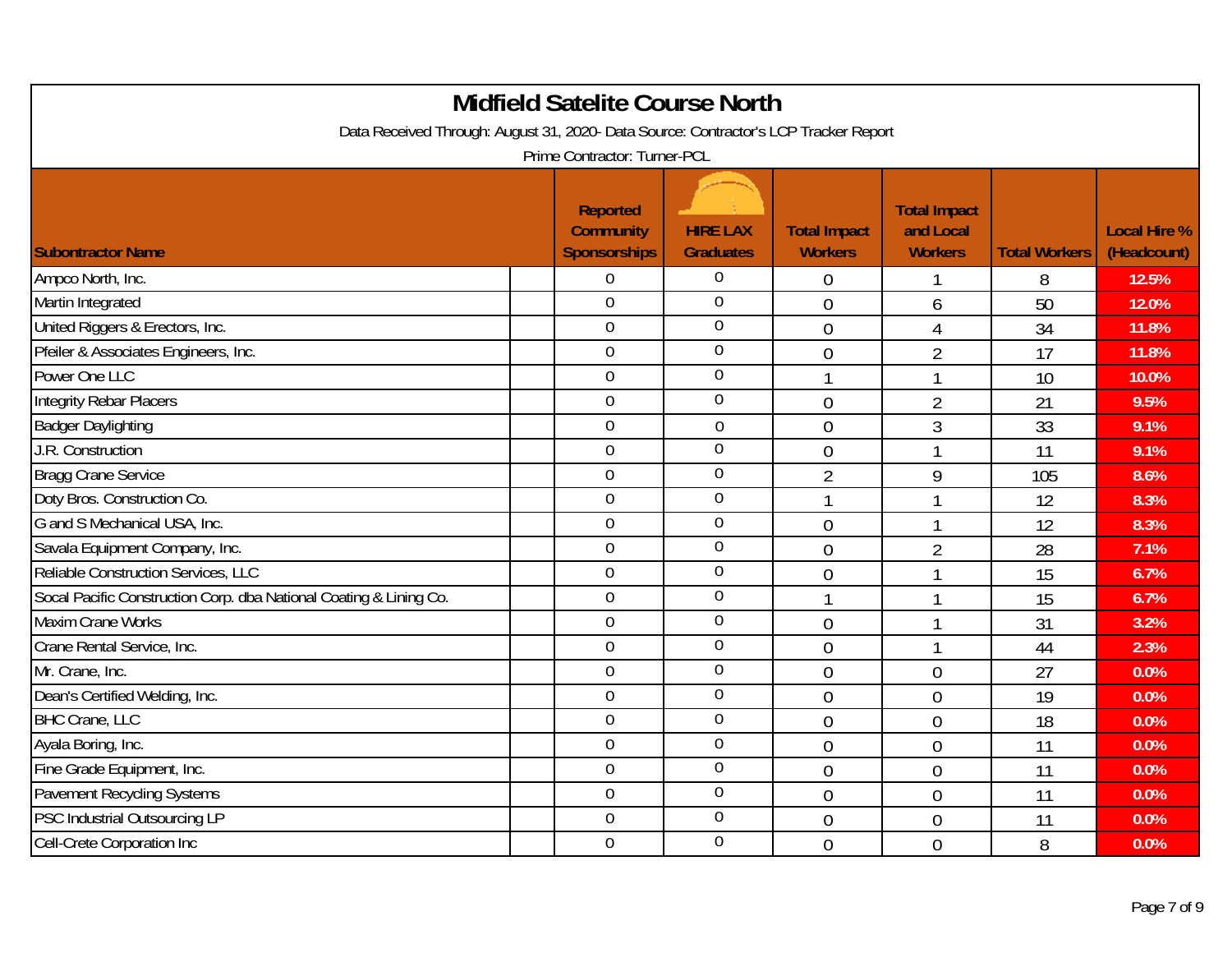|                                                                                      | <b>Midfield Satelite Course North</b>               |                                     |                                       |                                                    |                      |                                    |
|--------------------------------------------------------------------------------------|-----------------------------------------------------|-------------------------------------|---------------------------------------|----------------------------------------------------|----------------------|------------------------------------|
| Data Received Through: August 31, 2020- Data Source: Contractor's LCP Tracker Report |                                                     |                                     |                                       |                                                    |                      |                                    |
|                                                                                      | Prime Contractor: Turner-PCL                        |                                     |                                       |                                                    |                      |                                    |
| <b>Subontractor Name</b>                                                             | Reported<br><b>Community</b><br><b>Sponsorships</b> | <b>HIRE LAX</b><br><b>Graduates</b> | <b>Total Impact</b><br><b>Workers</b> | <b>Total Impact</b><br>and Local<br><b>Workers</b> | <b>Total Workers</b> | <b>Local Hire %</b><br>(Headcount) |
| MB Professional Service, Inc.                                                        | $\overline{0}$                                      | $\overline{0}$                      | $\overline{0}$                        | 0                                                  | 8                    | 0.0%                               |
| Newman Backhoe Service, Inc.                                                         | $\mathbf 0$                                         | $\boldsymbol{0}$                    | $\overline{0}$                        | $\overline{0}$                                     | 8                    | 0.0%                               |
| D7 Consulting Inc.                                                                   | $\overline{0}$                                      | $\overline{0}$                      | $\overline{0}$                        | $\overline{0}$                                     | 6                    | 0.0%                               |
| <b>Electro Construction Corp</b>                                                     | $\mathbf 0$                                         | $\boldsymbol{0}$                    | $\overline{0}$                        | $\overline{0}$                                     | 6                    | 0.0%                               |
| <b>Hydraulic Crane LLC</b>                                                           | $\boldsymbol{0}$                                    | $\mathbf 0$                         | $\overline{0}$                        | $\overline{0}$                                     | 6                    | 0.0%                               |
| Ultra Welding, Inc.                                                                  | $\overline{0}$                                      | $\mathbf 0$                         | $\overline{0}$                        | $\overline{0}$                                     | 6                    | 0.0%                               |
| Cascade Drilling, LP                                                                 | $\overline{0}$                                      | $\mathbf 0$                         | $\overline{0}$                        | $\overline{0}$                                     | 5                    | 0.0%                               |
| Griffin Contract Dewatering, LLC                                                     | $\mathbf 0$                                         | $\mathbf 0$                         | $\overline{0}$                        | $\overline{0}$                                     | 5                    | 0.0%                               |
| L2 Specialties, Inc.                                                                 | $\overline{0}$                                      | $\overline{0}$                      | $\overline{0}$                        | $\overline{0}$                                     | 5                    | 0.0%                               |
| Matt Chlor, Inc.                                                                     | $\mathbf 0$                                         | $\mathbf 0$                         | $\overline{0}$                        | $\overline{0}$                                     | 5                    | 0.0%                               |
| <b>NMN Consruction</b>                                                               | $\mathbf 0$                                         | $\overline{0}$                      | $\overline{0}$                        | $\overline{0}$                                     | 5                    | 0.0%                               |
| PCI                                                                                  | 17                                                  | 10                                  | $\overline{0}$                        | $\overline{0}$                                     | 5                    | 0.0%                               |
| The Door Crew, Inc.                                                                  | $\mathbf 0$                                         | $\mathbf 0$                         | $\overline{0}$                        | $\overline{0}$                                     | 5                    | 0.0%                               |
| <b>Addison Equipment Rental</b>                                                      | $\overline{0}$                                      | $\mathbf 0$                         | $\overline{0}$                        | $\overline{0}$                                     | $\overline{4}$       | 0.0%                               |
| <b>Exsell Sales Associates Inc</b>                                                   | $\mathbf 0$                                         | $\mathbf 0$                         | $\overline{0}$                        | $\overline{0}$                                     | $\overline{4}$       | 0.0%                               |
| Golden State Boring & Pipe Jacking, Inc.                                             | $\overline{0}$                                      | $\overline{0}$                      | $\overline{0}$                        | $\overline{0}$                                     | $\overline{4}$       | 0.0%                               |
| Koppl Pipeline Services, Inc.                                                        | $\mathbf 0$                                         | $\overline{0}$                      | $\overline{0}$                        | $\overline{0}$                                     | $\overline{4}$       | 0.0%                               |
| Mitsubishi Electric US, Inc.                                                         | $\mathbf 0$                                         | $\mathbf 0$                         | $\overline{0}$                        | $\overline{0}$                                     | $\overline{4}$       | 0.0%                               |
| Warren Collins & Associates, dba Collins Company                                     | $\mathbf 0$                                         | $\overline{0}$                      | $\overline{0}$                        | $\mathbf 0$                                        | $\overline{4}$       | 0.0%                               |
| Century Sweeping, Inc.                                                               | $\overline{0}$                                      | $\mathbf 0$                         | $\overline{0}$                        | $\overline{0}$                                     | 3                    | 0.0%                               |
| <b>DSM Construction Inc.</b>                                                         | $\boldsymbol{0}$                                    | $\mathbf 0$                         | $\overline{0}$                        | $\overline{0}$                                     | $\overline{3}$       | 0.0%                               |
| G.B.H. Enterprises, Inc.                                                             | $\mathbf 0$                                         | $\mathbf 0$                         | $\overline{0}$                        | $\overline{0}$                                     | 3                    | 0.0%                               |
| <b>HMT Electric Inc</b>                                                              | $\overline{0}$                                      | $\overline{0}$                      | $\overline{0}$                        | $\overline{0}$                                     | 3                    | 0.0%                               |
| Smith Shade & Linoleum Co., Inc.                                                     | $\overline{0}$                                      | $\mathbf 0$                         | $\overline{0}$                        | $\overline{0}$                                     | 3                    | 0.0%                               |